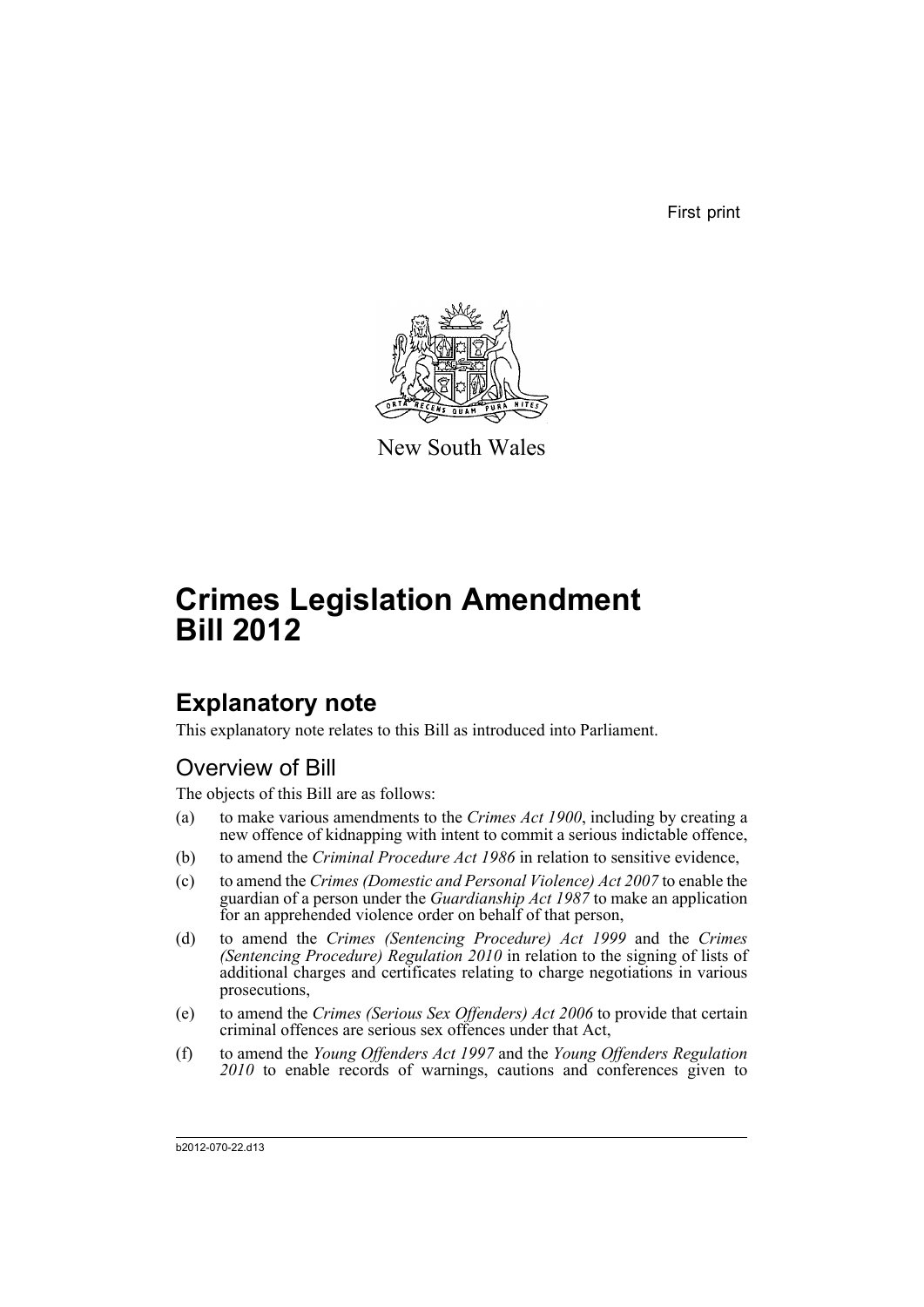Explanatory note

children under the Act to be disclosed to the Bureau of Crime Statistics and Research for statistical and research purposes,

(g) to repeal the *Law Enforcement (Powers and Responsibilities) Amendment (Detained Person's Property) Act 2008* and the *Sporting Venues (Offenders Banning Orders) Act 2005*.

## Outline of provisions

**Clause 1** sets out the name (also called the short title) of the proposed Act.

**Clause 2** provides for the commencement of the proposed Act on the date of assent to the proposed Act.

## **Schedule 1 Amendment of Crimes Act 1900 No 40**

**Schedule 1 [3]** creates a new offence of kidnapping with intent to commit a serious indictable offence.

**Schedule 1 [4]** abolishes the common law rule that a person cannot be found guilty of an offence involving failing to disclose a crime committed by the person's husband or wife or de facto partner.

**Schedule 1 [2]** extends the meaning of a relationship of special care for the purposes of the offence of sexual intercourse with a child between 16 and 18 under special care to include circumstances in which the offender is the de facto partner of a parent, guardian or foster parent of the victim.

**Schedule 1 [1]** updates a reference to de facto partner (which is defined in section 21C of the *Interpretation Act 1987*).

**Schedule 1 [5]** is a transitional provision.

### **Schedule 2 Amendment of Criminal Procedure Act 1986 No 209**

**Schedule 2 [1]** amends the *Criminal Procedure Act 1986* to extend the meaning of *sensitive evidence* to include, as well as images, an audio recording of a person committing an offence against another person that is obscene or indecent, or the release of which would interfere with the victim's privacy. Under the Act, an accused person has restricted access to sensitive evidence in criminal investigations and proceedings. **Schedule 2 [2]–[6]** are consequential amendments. **Schedule 2 [7] and [8]** are savings and transitional provisions.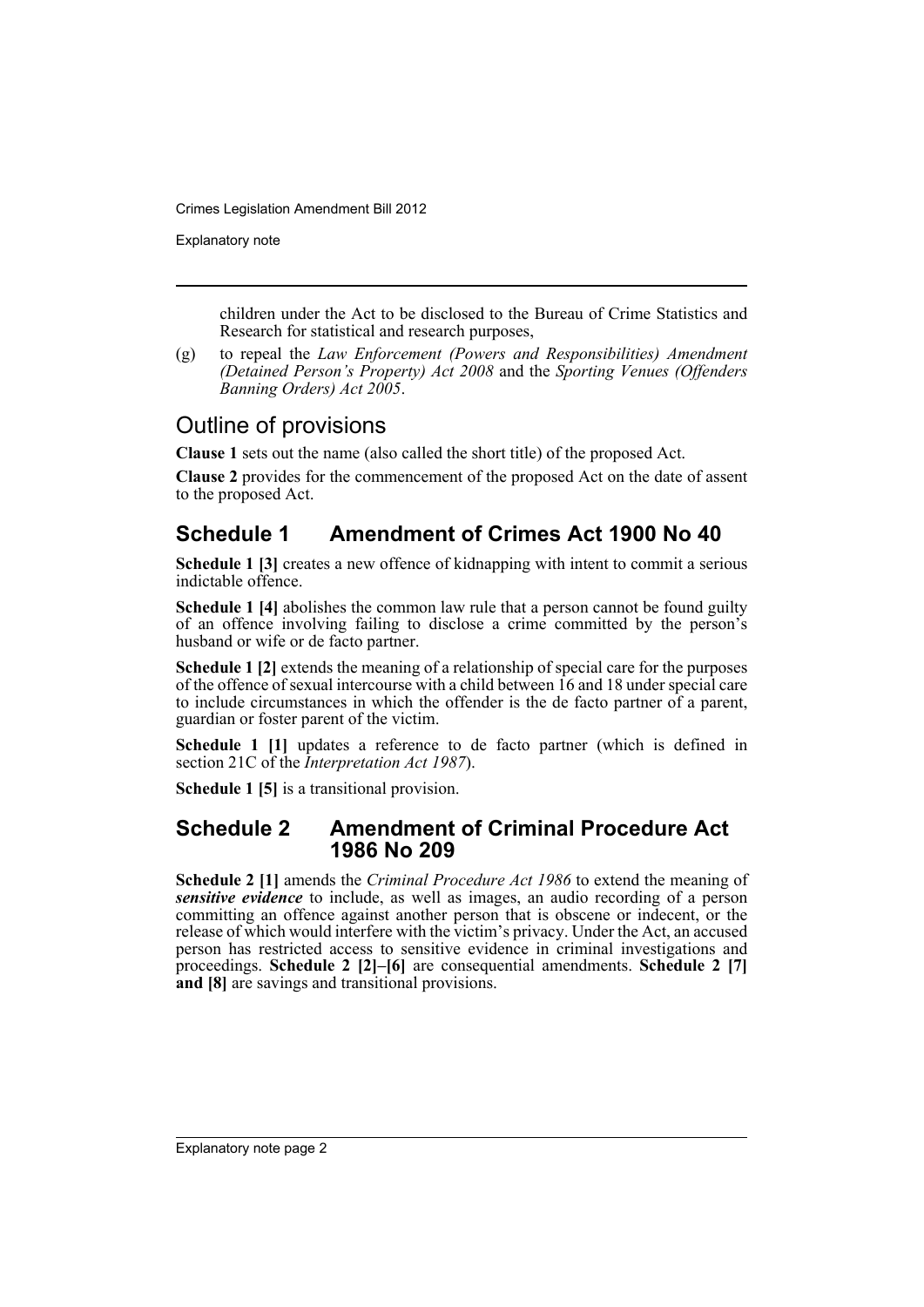Explanatory note

## **Schedule 3 Amendment of other legislation**

### **Crimes (Domestic and Personal Violence) Act 2007 No 80**

**Schedule 3.1** enables the guardian of a person under the *Guardianship Act 1987* to make an application for an apprehended violence order on behalf of that person.

#### **Crimes (Sentencing Procedure) Act 1999 No 92 and Crimes (Sentencing Procedure) Regulation 2010**

**Schedule 3.2** amends the *Crimes (Sentencing Procedure) Act 1999* to provide that lists of additional charges and certificates relating to charge negotiations that are filed by the prosecution in proceedings may be signed either by or on behalf of the Director of Public Prosecutions or by a person, or a person who belongs to a class of persons, prescribed by the regulations. Previously, the prescribed persons were required to sign the documents on behalf of the Director of Public Prosecutions.

**Schedule 3.3** makes consequential amendments to the *Crimes (Sentencing Procedure) Regulation 2010* and also provides that the Chief Executive Officer of the Food Authority is authorised to sign a list of additional charges for the purposes of prosecutions under the *Food Act 2003*.

### **Crimes (Serious Sex Offenders) Act 2006 No 7**

**Schedule 3.4** amends the *Crimes (Serious Sex Offenders) Act 2006* to provide that the new offence of kidnapping with intent to commit a serious indictable offence (proposed section 86 (1) (a1) of the *Crimes Act 1900*) and the offences under section 114 (1) (a), (c) and (d) of the *Crimes Act 1900* relating to being armed with intent to commit an indictable offence are serious sex offences. As a result, a person who is sentenced to imprisonment for these offences may be subject to extended supervision orders and continuing detention orders under the *Crimes (Serious Sex Offenders) Act 2006*.

### **Young Offenders Act 1997 No 54 and Young Offenders Regulation 2010**

**Schedule 3.5 [3] and [4]** amend the *Young Offenders Act 1997* to authorise the disclosure of information relating to warnings, cautions and conferences under the Act to the Bureau of Crime Statistics and Research, subject to any regulations. **Schedule 3.5 [2]** provides that the requirement that records of warnings must be destroyed when the child concerned reaches the age of 21 years does not apply to records held by the Bureau. **Schedule 3.6 [3]** amends the *Young Offenders Regulation 2010* to provide that records relating to warnings, cautions and conferences may be divulged to the Bureau of Crime Statistics and Research if the information will be used for research and statistical purposes only and if publication of the information by the Bureau will not identify the children to whom the records relate. **Schedule 3.5 [1] and 3.6 [1], [2] and [4]** update references to the Department of Attorney General and Justice to reflect changes to administrative arrangements that occurred in 2011. **Schedule 3.5 [5] and [6]** contain savings and transitional provisions and a validation.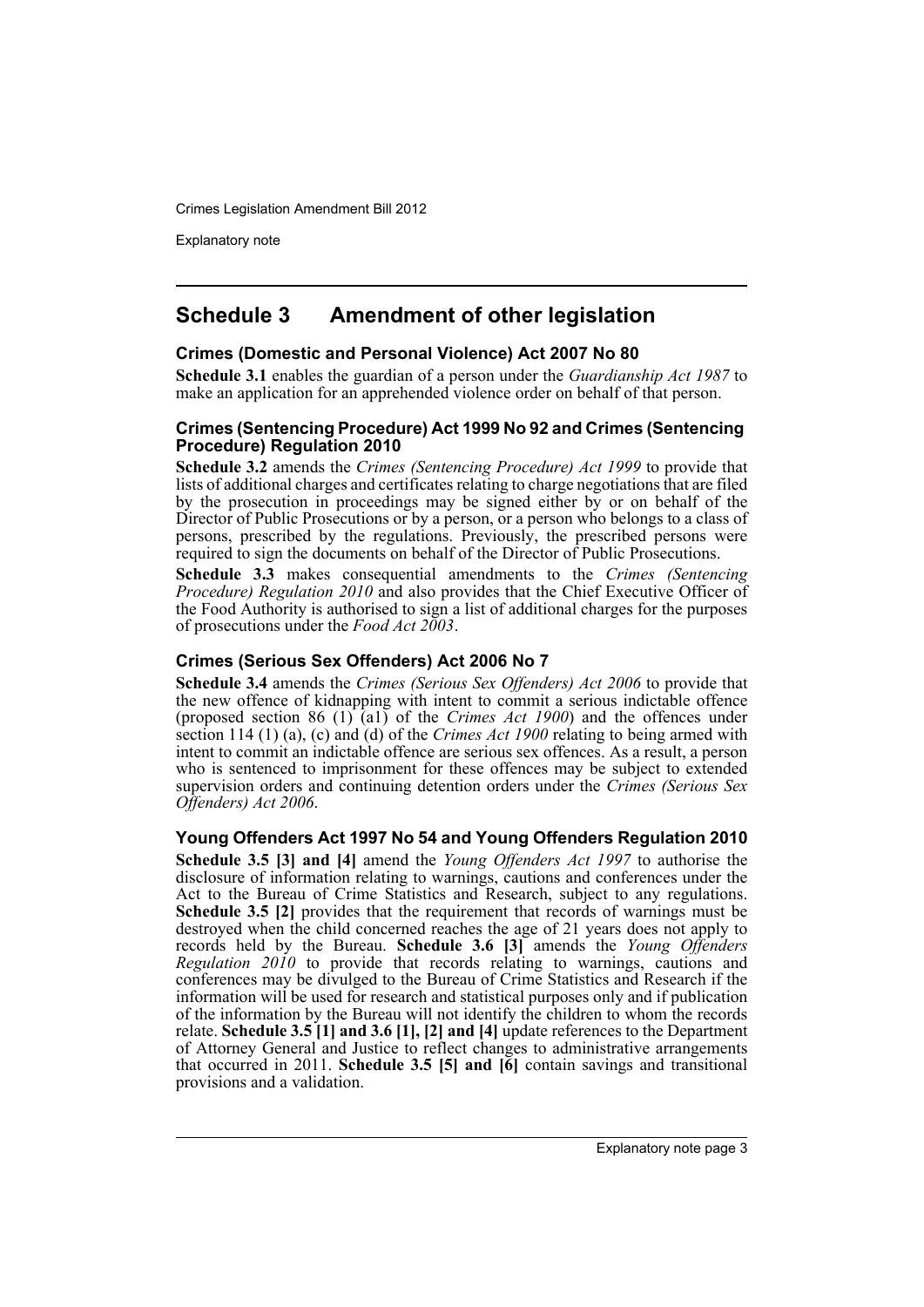Explanatory note

### **Schedule 4 Repeal of legislation and consequential amendments**

**Schedule 4.3** repeals the *Law Enforcement (Powers and Responsibilities) Amendment (Detained Person's Property) Act 2008*, which contains amendments relating to dealing with the property of a detained person. These amendments are no longer proceeding and the existing provisions will continue to apply.

**Schedule 4.4** repeals the *Sporting Venues (Offenders Banning Orders) Act 2005* following a statutory review of the Act. **Schedule 4.1 and 4.2** make consequential amendments on the repeal of that Act.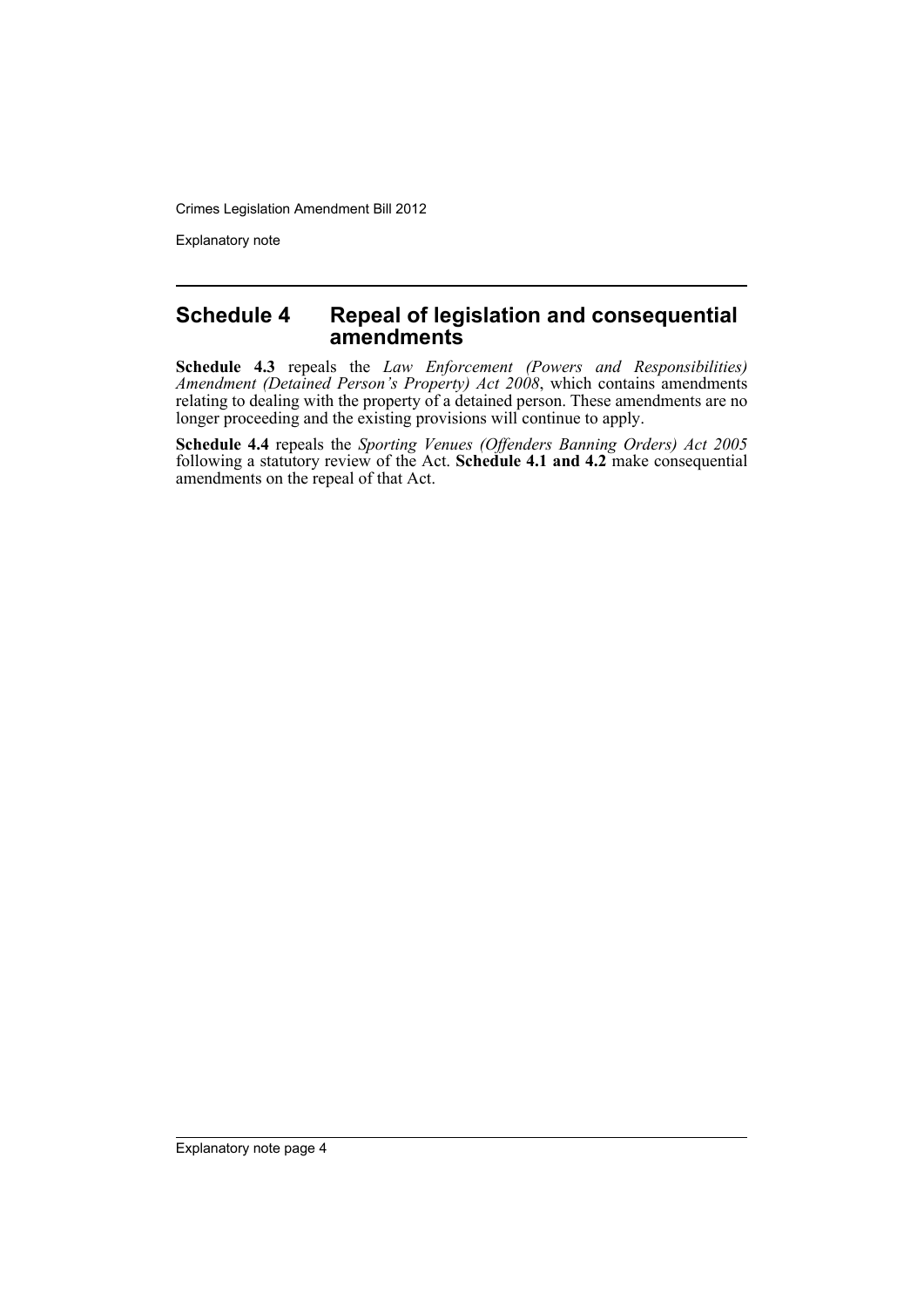First print



New South Wales

## **Crimes Legislation Amendment Bill 2012**

## **Contents**

|            |                                                    | Page |
|------------|----------------------------------------------------|------|
| 1          | Name of Act                                        |      |
| 2          | Commencement                                       |      |
| Schedule 1 | Amendment of Crimes Act 1900 No 40                 | 3    |
| Schedule 2 | Amendment of Criminal Procedure Act 1986 No 209    | 4    |
| Schedule 3 | Amendment of other legislation                     | 6    |
| Schedule 4 | Repeal of legislation and consequential amendments | 11   |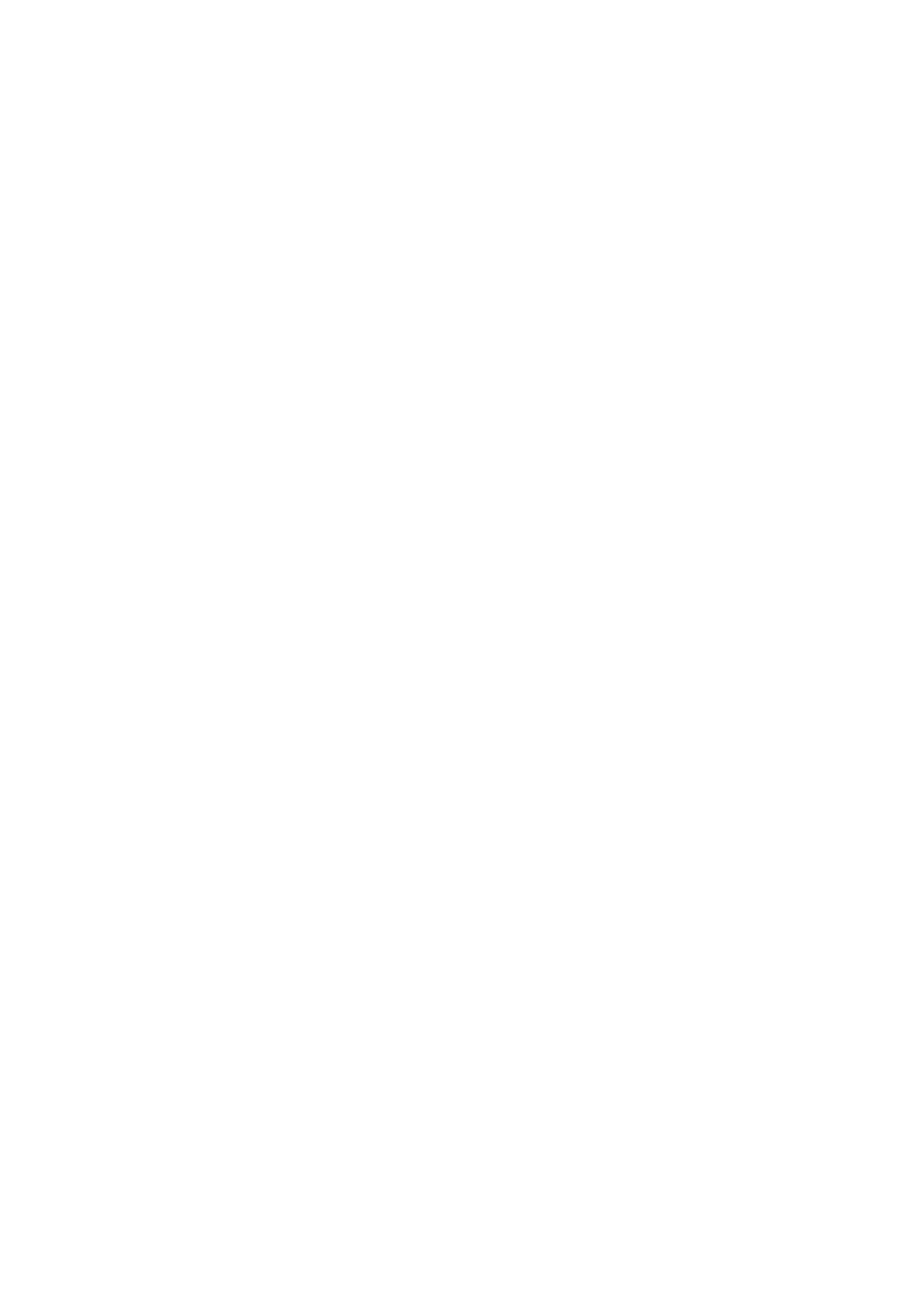

New South Wales

## **Crimes Legislation Amendment Bill 2012**

No , 2012

### **A Bill for**

An Act to amend certain legislation with respect to criminal offences and procedure; and for other purposes.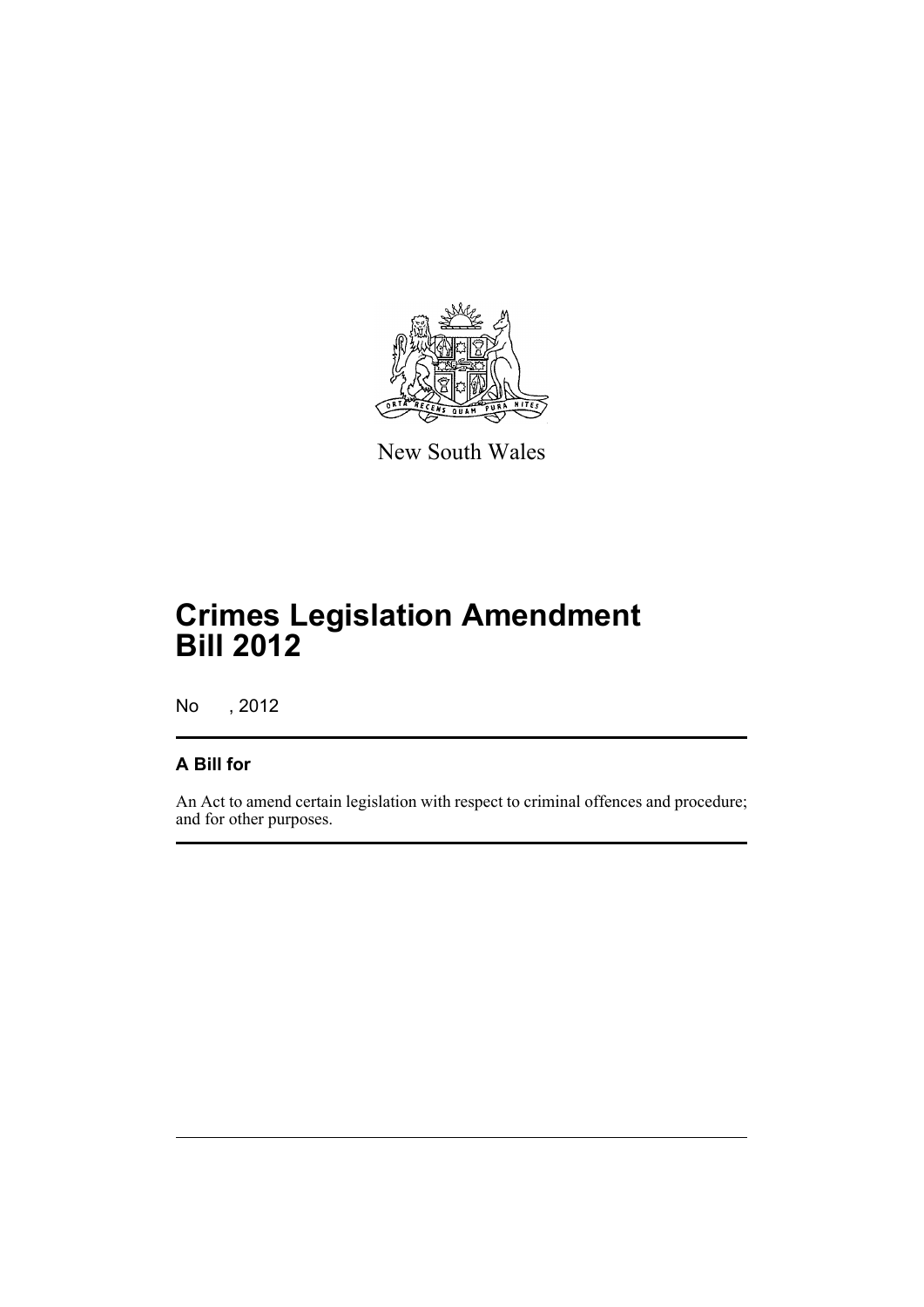<span id="page-7-1"></span><span id="page-7-0"></span>

| The Legislature of New South Wales enacts: |                                                        |                |
|--------------------------------------------|--------------------------------------------------------|----------------|
| 1                                          | Name of Act                                            | $\mathcal{P}$  |
|                                            | This Act is the Crimes Legislation Amendment Act 2012. | 3              |
|                                            | <b>Commencement</b>                                    | $\overline{a}$ |
|                                            | This Act commences on the date of assent to this Act.  | 5              |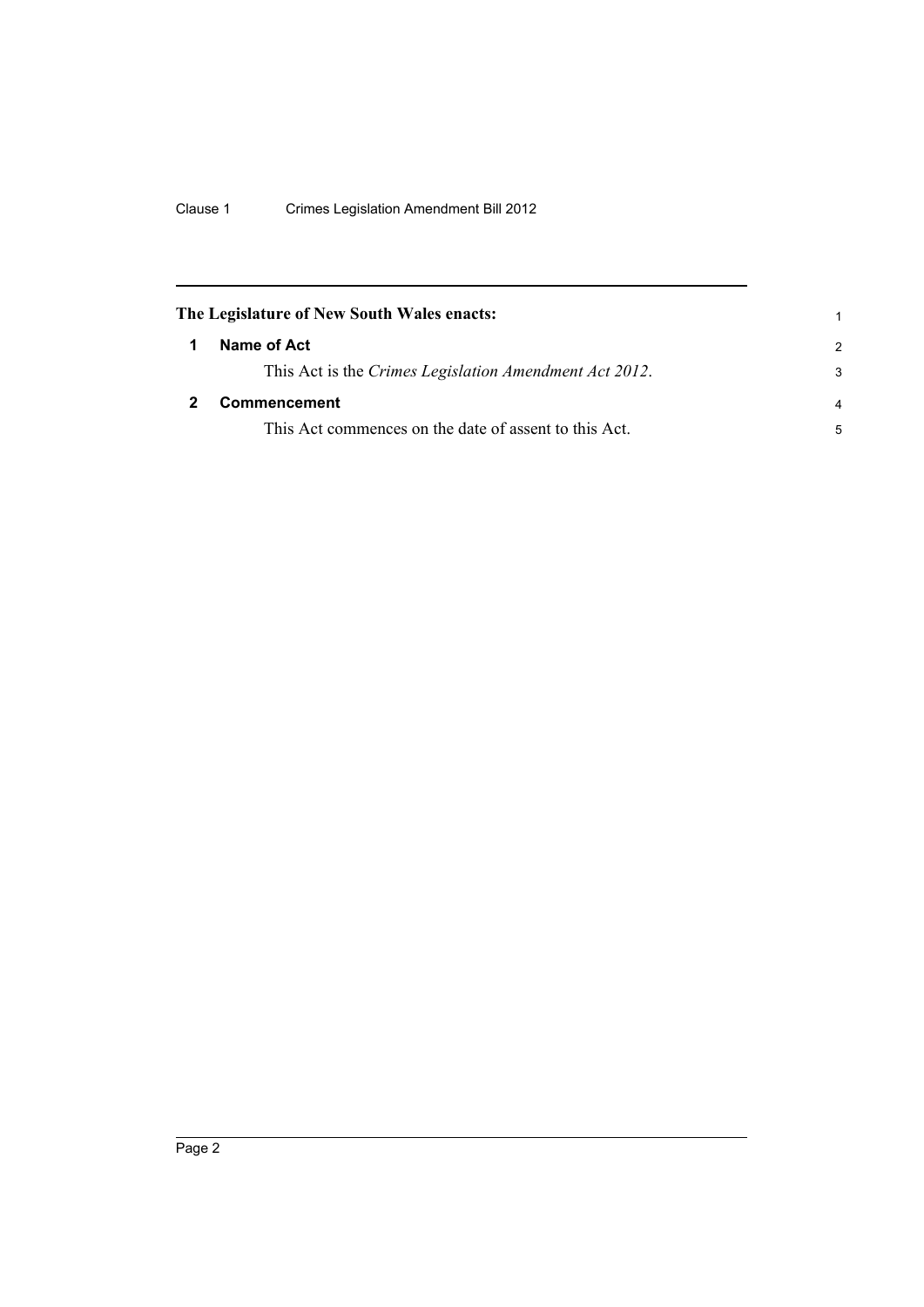Amendment of Crimes Act 1900 No 40 Schedule 1

<span id="page-8-0"></span>

|       | <b>Schedule 1</b>      | <b>Amendment of Crimes Act 1900 No 40</b>                                                                                                                                                                                      | $\mathbf{1}$         |
|-------|------------------------|--------------------------------------------------------------------------------------------------------------------------------------------------------------------------------------------------------------------------------|----------------------|
| [1]   |                        | Section 66F Sexual offences-cognitive impairment                                                                                                                                                                               | $\overline{2}$       |
|       |                        | Omit "an established de facto partner" from section 66F (7) (a) (ii).                                                                                                                                                          | 3                    |
|       |                        | Insert instead "the de facto partner".                                                                                                                                                                                         | 4                    |
| $[2]$ | special care           | Section 73 Sexual intercourse with child between 16 and 18 under                                                                                                                                                               | 5<br>6               |
|       |                        | Insert "or the de facto partner of a parent, guardian or foster parent of the<br>victim" after "victim" in section 73 $(3)$ (a).                                                                                               | $\overline{7}$<br>8  |
| $[3]$ |                        | <b>Section 86 Kidnapping</b>                                                                                                                                                                                                   | 9                    |
|       |                        | Insert after section 86 $(1)$ (a):                                                                                                                                                                                             | 10                   |
|       |                        | (a1)<br>with the intention of committing a serious indictable<br>offence, or                                                                                                                                                   | 11<br>12             |
| [4]   |                        | Schedule 3 Abolished common law offences and rules                                                                                                                                                                             | 13                   |
|       | Insert after clause 6: |                                                                                                                                                                                                                                | 14                   |
|       | 7                      | Person who fails to disclose crime committed by the person's<br>husband or wife or de facto partner                                                                                                                            | 15<br>16             |
|       | (1)                    | Any common law rule that a person cannot be found guilty of an<br>offence involving failing to disclose a crime committed by the<br>person's husband or wife or de facto partner is abolished.                                 | 17<br>18<br>19       |
|       | (2)                    | This clause applies only to or in respect of an offence involving<br>failing to disclose such a crime if the offence is committed, or<br>alleged to have been committed, on or after the commencement<br>of this clause.       | 20<br>21<br>22<br>23 |
| [5]   |                        | <b>Schedule 11 Savings and transitional provisions</b>                                                                                                                                                                         | 24                   |
|       |                        | Insert at the end of the Schedule with appropriate Part and clause numbering:                                                                                                                                                  | 25                   |
|       | <b>Part</b>            | <b>Crimes Legislation Amendment Act 2012</b>                                                                                                                                                                                   | 26                   |
|       |                        | <b>Application of amendments</b>                                                                                                                                                                                               | 27                   |
|       |                        | An amendment to section 73 or 86 made by the Crimes<br>Legislation Amendment Act 2012 applies only in respect of an<br>offence committed, or alleged to have been committed, on or<br>after the commencement of the amendment. | 28<br>29<br>30<br>31 |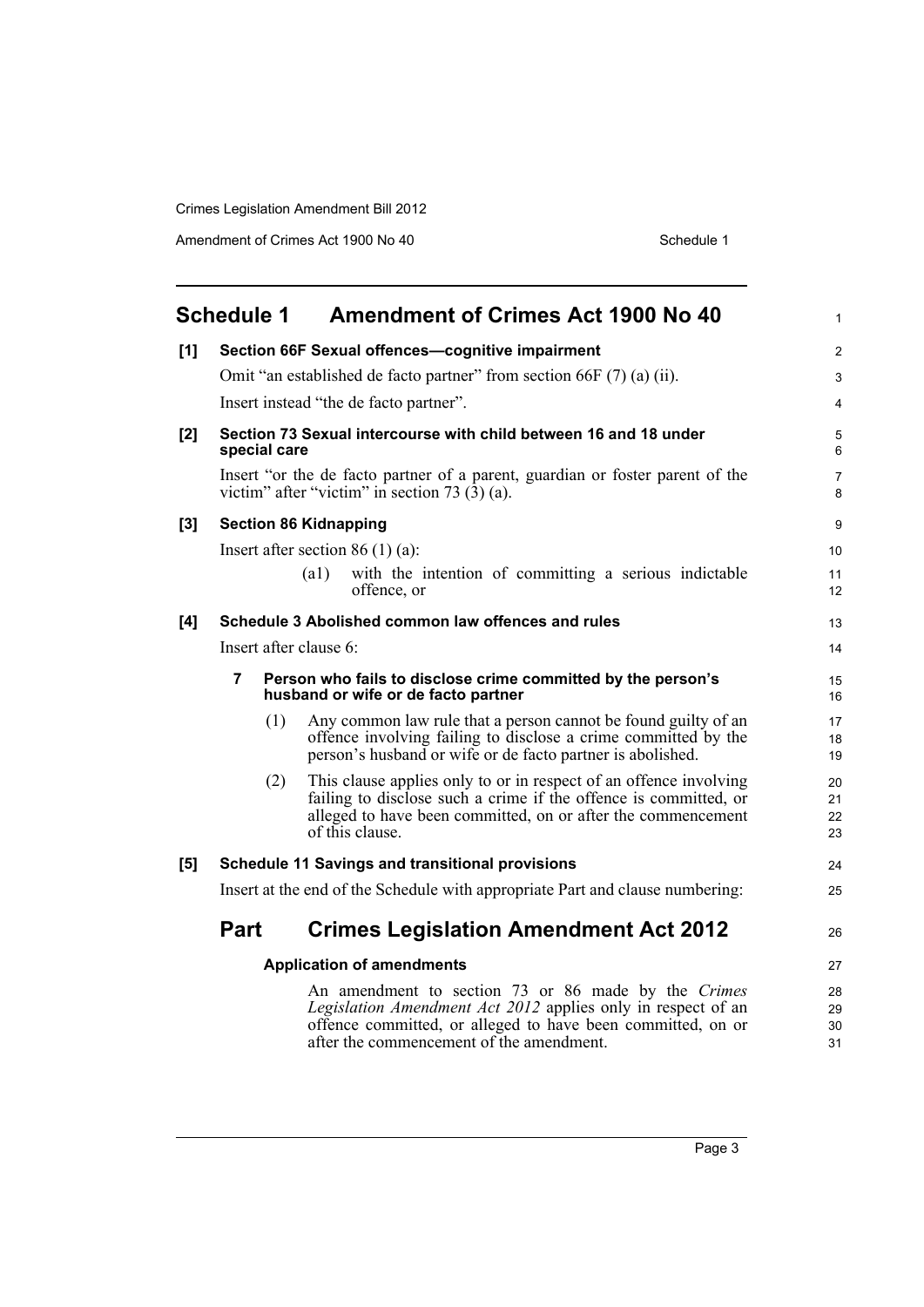Schedule 2 Amendment of Criminal Procedure Act 1986 No 209

## <span id="page-9-0"></span>**Schedule 2 Amendment of Criminal Procedure Act 1986 No 209**

1 2

| Section 281B Sensitive evidence-meaning |                                                                                                                                                                                         |                                                                                                                                                                                                                                                                                                                                                                                                                                                                                                                                                                                                                                                                                                                         |
|-----------------------------------------|-----------------------------------------------------------------------------------------------------------------------------------------------------------------------------------------|-------------------------------------------------------------------------------------------------------------------------------------------------------------------------------------------------------------------------------------------------------------------------------------------------------------------------------------------------------------------------------------------------------------------------------------------------------------------------------------------------------------------------------------------------------------------------------------------------------------------------------------------------------------------------------------------------------------------------|
| Insert after section $281B(1)$ :        |                                                                                                                                                                                         |                                                                                                                                                                                                                                                                                                                                                                                                                                                                                                                                                                                                                                                                                                                         |
| (1A)                                    | For the purposes of this Part, an audio recording of a person<br>committing an offence against another person (the <i>protected</i><br><i>person</i> ) is <i>sensitive evidence</i> if: | $\sqrt{5}$<br>$\,6\,$<br>$\overline{7}$                                                                                                                                                                                                                                                                                                                                                                                                                                                                                                                                                                                                                                                                                 |
|                                         | the contents of the audio recording are obscene or<br>(a)<br>indecent, or                                                                                                               | $\bf 8$<br>9                                                                                                                                                                                                                                                                                                                                                                                                                                                                                                                                                                                                                                                                                                            |
|                                         | providing a copy of the audio recording to another person<br>(b)<br>without the protected person's consent would interfere<br>with the protected person's privacy.                      | 10<br>11<br>12                                                                                                                                                                                                                                                                                                                                                                                                                                                                                                                                                                                                                                                                                                          |
| (1B)                                    | The contents of an audio recording are not obscene or indecent<br>merely because they include obscene or indecent language.                                                             | 13<br>14                                                                                                                                                                                                                                                                                                                                                                                                                                                                                                                                                                                                                                                                                                                |
|                                         |                                                                                                                                                                                         | 15                                                                                                                                                                                                                                                                                                                                                                                                                                                                                                                                                                                                                                                                                                                      |
|                                         |                                                                                                                                                                                         | 16                                                                                                                                                                                                                                                                                                                                                                                                                                                                                                                                                                                                                                                                                                                      |
|                                         |                                                                                                                                                                                         | 17                                                                                                                                                                                                                                                                                                                                                                                                                                                                                                                                                                                                                                                                                                                      |
|                                         |                                                                                                                                                                                         | 18                                                                                                                                                                                                                                                                                                                                                                                                                                                                                                                                                                                                                                                                                                                      |
|                                         |                                                                                                                                                                                         | 19<br>20                                                                                                                                                                                                                                                                                                                                                                                                                                                                                                                                                                                                                                                                                                                |
|                                         |                                                                                                                                                                                         | 21<br>22                                                                                                                                                                                                                                                                                                                                                                                                                                                                                                                                                                                                                                                                                                                |
|                                         |                                                                                                                                                                                         | 23                                                                                                                                                                                                                                                                                                                                                                                                                                                                                                                                                                                                                                                                                                                      |
|                                         |                                                                                                                                                                                         | 24                                                                                                                                                                                                                                                                                                                                                                                                                                                                                                                                                                                                                                                                                                                      |
|                                         |                                                                                                                                                                                         | 25                                                                                                                                                                                                                                                                                                                                                                                                                                                                                                                                                                                                                                                                                                                      |
|                                         |                                                                                                                                                                                         | 26                                                                                                                                                                                                                                                                                                                                                                                                                                                                                                                                                                                                                                                                                                                      |
|                                         |                                                                                                                                                                                         | 27                                                                                                                                                                                                                                                                                                                                                                                                                                                                                                                                                                                                                                                                                                                      |
|                                         |                                                                                                                                                                                         | 28                                                                                                                                                                                                                                                                                                                                                                                                                                                                                                                                                                                                                                                                                                                      |
|                                         |                                                                                                                                                                                         | 29                                                                                                                                                                                                                                                                                                                                                                                                                                                                                                                                                                                                                                                                                                                      |
|                                         |                                                                                                                                                                                         | 30                                                                                                                                                                                                                                                                                                                                                                                                                                                                                                                                                                                                                                                                                                                      |
|                                         | Crimes Legislation Amendment Act 2012                                                                                                                                                   | 31                                                                                                                                                                                                                                                                                                                                                                                                                                                                                                                                                                                                                                                                                                                      |
|                                         |                                                                                                                                                                                         | <b>Section 281B (2)</b><br>Insert "or $(1A)$ " after "subsection $(1)$ ".<br>Section 281B (2) (b)<br>Omit "a video, held or seized by a prosecuting authority, showing".<br>Insert instead "a video or audio recording, held or seized by a prosecuting<br>authority, of".<br>Section 281D Procedures for giving access to sensitive evidence to<br>accused person<br>Insert "or listen to" after "view" in section $281D(2)(d)$ .<br>Section 281D (2) (e)<br>Omit "such a viewing".<br>Insert instead "the viewing of, or listening to, the thing".<br><b>Section 281D (4)</b><br>Insert "or listen to" after "view".<br>Schedule 2 Savings, transitional and other provisions<br>Insert at the end of clause $1(1)$ : |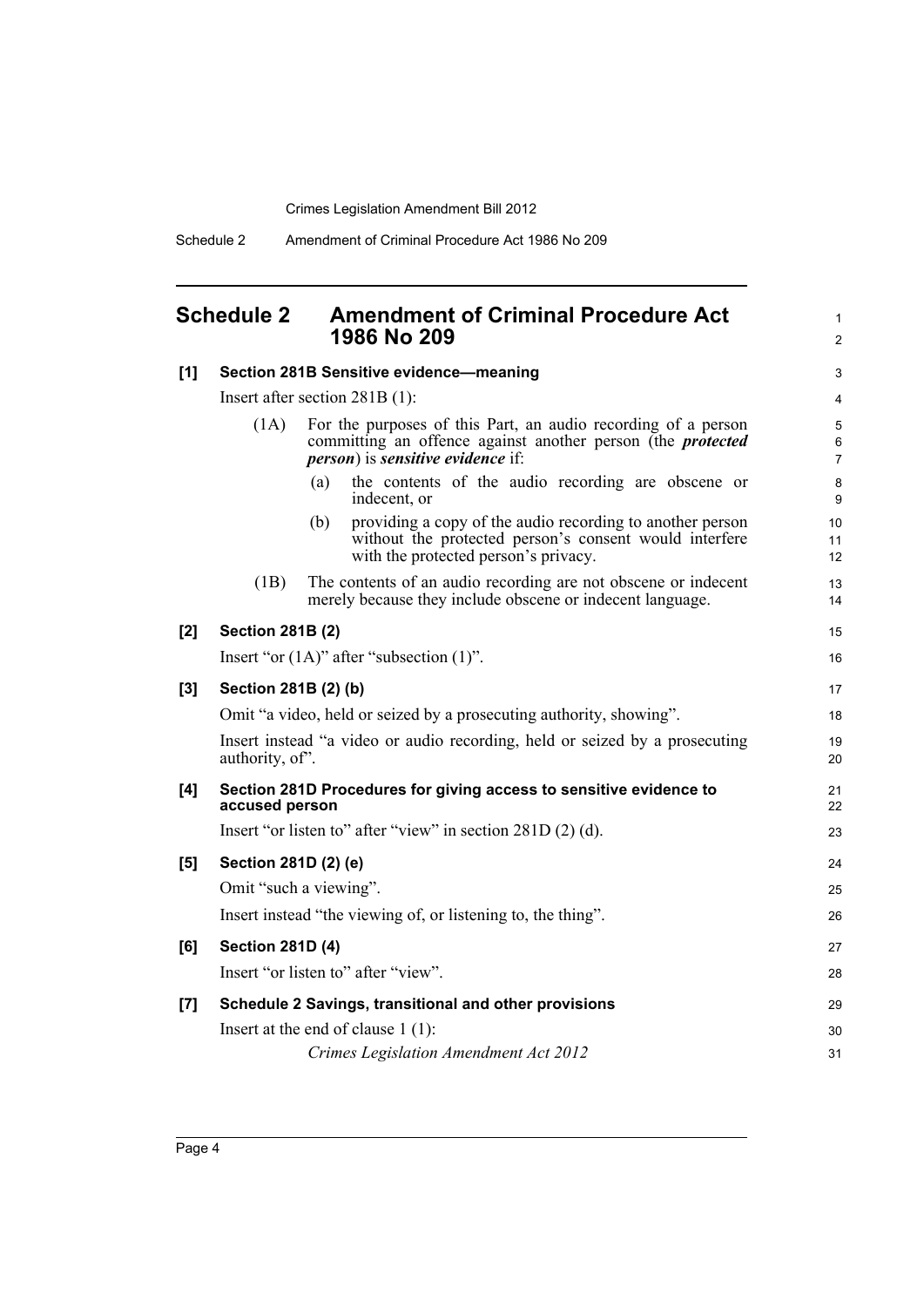Amendment of Criminal Procedure Act 1986 No 209 Schedule 2

1 2

3 4

### **[8] Schedule 2**

Insert at the end of the Schedule with appropriate Part and clause numbering:

### Part Provision consequent on enactment of **Crimes Legislation Amendment Act 2012**

### **Sensitive evidence—audio recordings**

The amendments made to Part 2A of Chapter 6 by the *Crimes Legislation Amendment Act 2012* extend to a criminal investigation instituted, or criminal proceedings instituted or partly heard, before the commencement of Schedule 2 to that Act.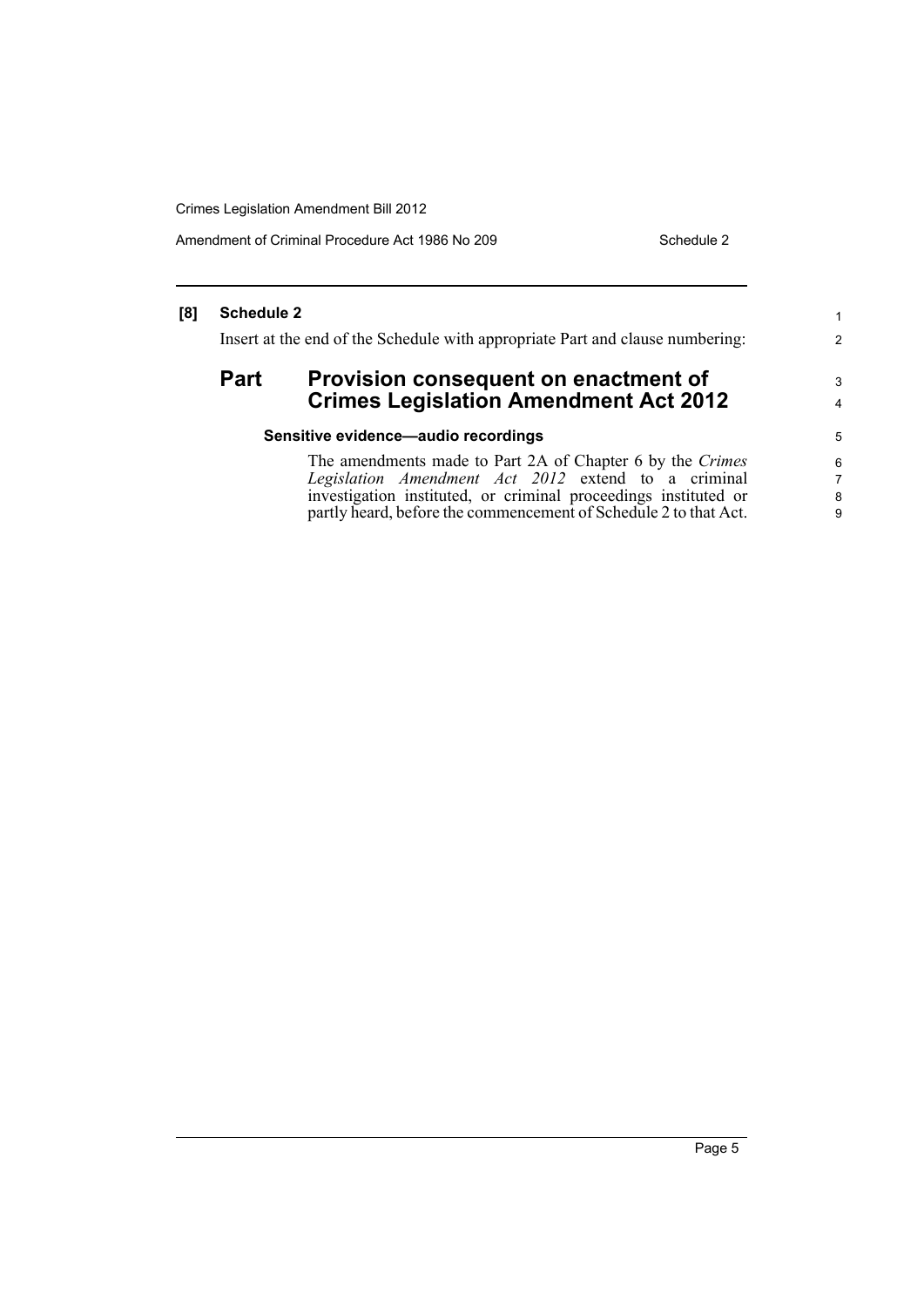<span id="page-11-0"></span>

|     | <b>Schedule 3</b>                             | <b>Amendment of other legislation</b>                                                                                                                                                                                                                                                                       |  |
|-----|-----------------------------------------------|-------------------------------------------------------------------------------------------------------------------------------------------------------------------------------------------------------------------------------------------------------------------------------------------------------------|--|
| 3.1 |                                               | <b>Crimes (Domestic and Personal Violence) Act 2007 No 80</b>                                                                                                                                                                                                                                               |  |
| [1] | Section 48 Making of application for an order |                                                                                                                                                                                                                                                                                                             |  |
|     |                                               | Insert after section 48 $(2)$ (a):                                                                                                                                                                                                                                                                          |  |
|     |                                               | the guardian of the person for whose protection the order<br>(a1)<br>would be made, in the case of a person in respect of whom<br>a guardianship order within the meaning of the<br>Guardianship Act 1987 is in force, or                                                                                   |  |
| [2] | <b>Section 48 (7)</b>                         |                                                                                                                                                                                                                                                                                                             |  |
|     |                                               | Insert after section 48 $(6)$ :                                                                                                                                                                                                                                                                             |  |
|     | (7)                                           | A reference in sections 52, 55 (2), 73 (4), 77 (7), 78 (1) and 84 (6)<br>to a protected person includes a reference to the guardian of the<br>person in the case of an application for an order made by the<br>guardian of a person on the person's behalf (as referred to in<br>subsection $(2)$ $(a1)$ ). |  |
| [3] | violence orders                               | Section 72 Application for variation or revocation of final apprehended                                                                                                                                                                                                                                     |  |
|     |                                               | Insert after section $72(2)(a)$ :                                                                                                                                                                                                                                                                           |  |
|     |                                               | the guardian of the protected person, in the case of a<br>$\left( a1\right)$<br>protected person in respect of whom a guardianship order<br>within the meaning of the <i>Guardianship Act 1987</i> is in<br>force, or                                                                                       |  |
| 3.2 |                                               | <b>Crimes (Sentencing Procedure) Act 1999 No 92</b>                                                                                                                                                                                                                                                         |  |
| [1] |                                               | Sections 32 (4) (c) and 35A (3)                                                                                                                                                                                                                                                                             |  |
|     |                                               | Insert "or by a person, or a person belonging to a class of persons, prescribed<br>by the regulations" after "Prosecutions" wherever occurring.                                                                                                                                                             |  |
| [2] | <b>Section 32 (5)</b>                         |                                                                                                                                                                                                                                                                                                             |  |
|     |                                               | Omit the subsection. Insert instead:                                                                                                                                                                                                                                                                        |  |
|     | (5)                                           | A list of additional charges is taken to be signed on behalf of the<br>Director of Public Prosecutions if it is signed by a person who is<br>authorised to do so by means of a written order signed by the<br>Director of Public Prosecutions or who belongs to a class of<br>persons so authorised.        |  |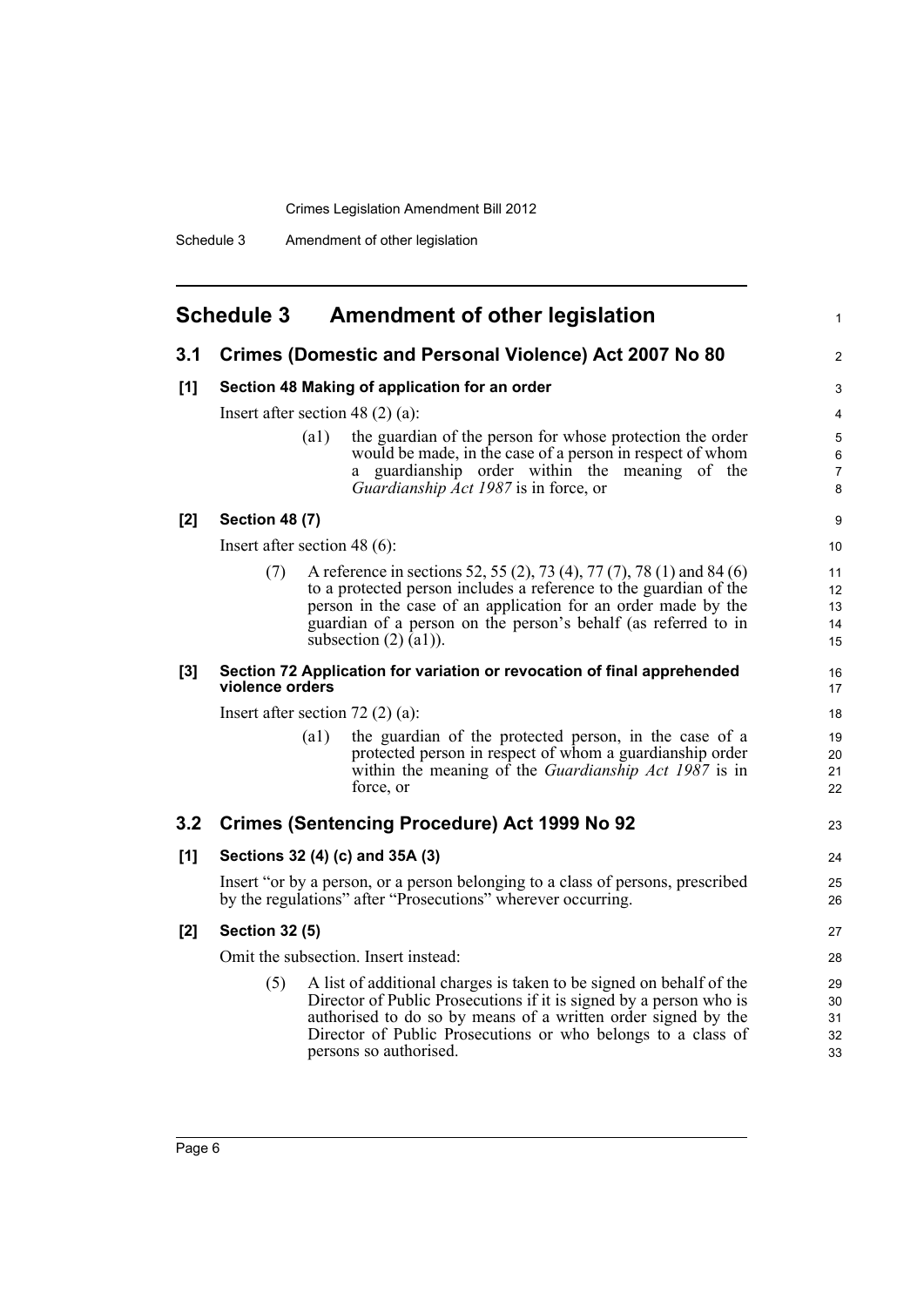Amendment of other legislation Schedule 3

| $[3]$ | Section 35A (4)  |                                                                                                                                                                                                                                                                                       |                                                                    |
|-------|------------------|---------------------------------------------------------------------------------------------------------------------------------------------------------------------------------------------------------------------------------------------------------------------------------------|--------------------------------------------------------------------|
|       |                  | Omit the subsection. Insert instead:                                                                                                                                                                                                                                                  | $\overline{2}$                                                     |
|       | (4)              | A certificate is taken to be signed on behalf of the Director of<br>Public Prosecutions if it is signed by a person who is authorised<br>to do so by means of a written order signed by the Director of<br>Public Prosecutions or who belongs to a class of persons so<br>authorised. | 3<br>$\overline{4}$<br>$\overline{5}$<br>$\,6\,$<br>$\overline{7}$ |
| 3.3   |                  | <b>Crimes (Sentencing Procedure) Regulation 2010</b>                                                                                                                                                                                                                                  | 8                                                                  |
| [1]   |                  | <b>Clause 4 Lists of additional charges</b>                                                                                                                                                                                                                                           | $\boldsymbol{9}$                                                   |
|       |                  | Omit "section 32 (5) (b)" from clause 4 (2). Insert instead "section 32 (4) (c)".                                                                                                                                                                                                     | 10                                                                 |
| [2]   | Clause 4 (2) (k) |                                                                                                                                                                                                                                                                                       | 11                                                                 |
|       |                  | Insert after clause $4(2)(i)$ :                                                                                                                                                                                                                                                       | 12                                                                 |
|       |                  | the Chief Executive Officer of the Food Authority.<br>(k)                                                                                                                                                                                                                             | 13                                                                 |
| [3]   | negotiations     | Clause 7A Consultation with victim and police in relation to charge                                                                                                                                                                                                                   | 14<br>15                                                           |
|       |                  | Omit "section 35A (4) (b)". Insert instead "section 35A (3)".                                                                                                                                                                                                                         | 16                                                                 |
| 3.4   |                  | Crimes (Serious Sex Offenders) Act 2006 No 7                                                                                                                                                                                                                                          | 17                                                                 |
| [1]   | nature"          | Section 5 Definitions of "serious sex offence" and "offence of a sexual                                                                                                                                                                                                               | 18<br>19                                                           |
|       |                  | Omit "111, 112 or 113" from section 5 (1) (b).                                                                                                                                                                                                                                        | 20                                                                 |
|       |                  | Insert instead "86 (1) (a1), 111, 112, 113 or 114 (1) (a), (c) or (d)".                                                                                                                                                                                                               | 21                                                                 |
| [2]   |                  | Schedule 2 Savings, transitional and other provisions                                                                                                                                                                                                                                 | 22                                                                 |
|       |                  | Omit clause 1 (1). Insert instead:                                                                                                                                                                                                                                                    | 23                                                                 |
|       | (1)              | The regulations may contain provisions of a savings or<br>transitional nature consequent on the enactment of this Act or any<br>Act that amends this Act.                                                                                                                             | 24<br>25<br>26                                                     |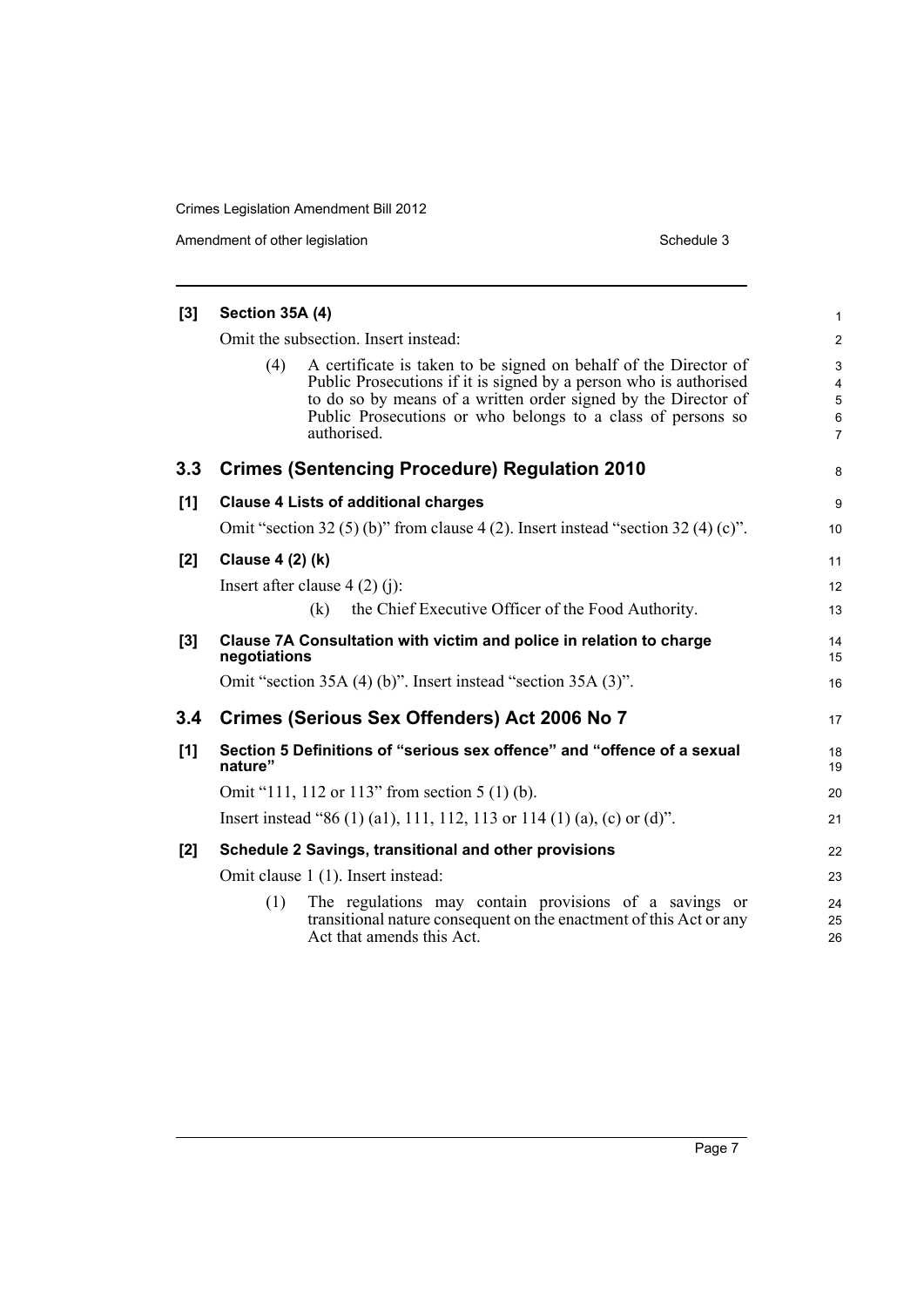Schedule 3 Amendment of other legislation

#### **[3] Schedule 2, Part 6** Insert after Part 5: **Part 6 Provision consequent on enactment of Crimes Legislation Amendment Act 2012 9 Application of amendment** The amendment made to section 5 by the *Crimes Legislation Amendment Act 2012* applies only to and in respect of an offence committed on or after the commencement of Schedule 3.4 to that Act. **3.5 Young Offenders Act 1997 No 54 [1] Sections 4 (definition of "Director-General"), 46 (1), 47 (2) (e), 62A and 66 (2) (e) and (4) (definition of "authorised officer of the Department of Human Services")** Omit "Department of Human Services" wherever occurring. Insert instead "Department of Attorney General and Justice". **[2] Section 17 Records of warnings** Insert after section 17 (3) and the note: (4) This section does not require a record made under this section and held by the Bureau of Crime Statistics and Research to be destroyed or expunged if the record was divulged to the Bureau in accordance with section 66. **[3] Section 66 Disclosure of records** Insert after section 66 (2) (e): (f) records of, or relating to, warnings, cautions and conferences under this Act may (subject to any regulations made for the purposes of subsection (3)) be divulged to a person employed in the Bureau of Crime Statistics and Research. **[4] Section 66 (3)** Insert "or (f)" after "subsection 2 (e)". 1  $\mathfrak{p}$ 3 4 5 6 7 8 9 10 11 12 13 14 15 16 17 18 19 20 21 22 23  $24$ 25 26 27 28 29 30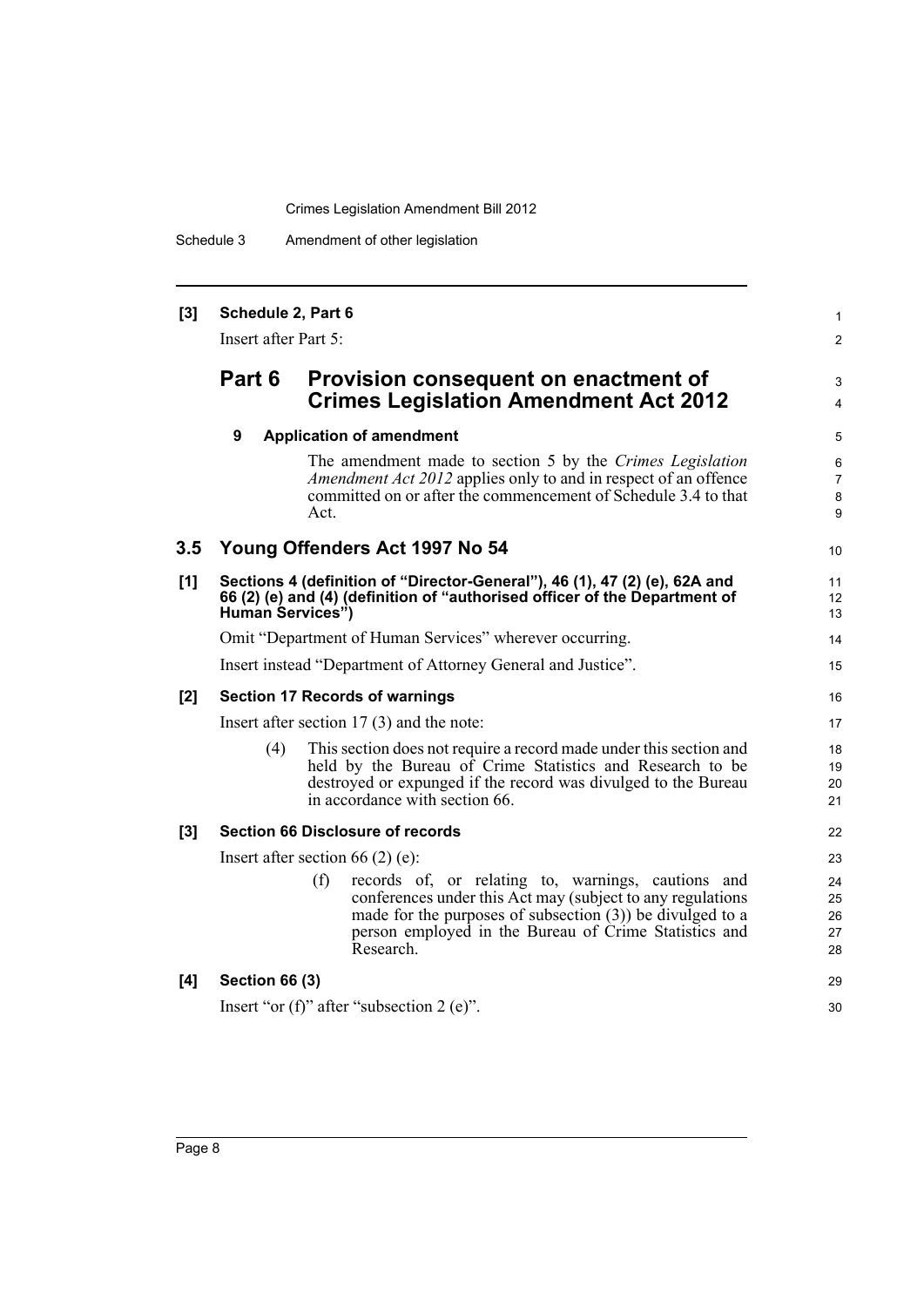Amendment of other legislation Schedule 3

| [5]              |                      | <b>Schedule 3 Savings and transitional provisions</b>                                                                                                                                                                                                                                                                                                                                                                                                                                                                                                                                                                                                                                                                                                                                                                  | 1                                                                          |
|------------------|----------------------|------------------------------------------------------------------------------------------------------------------------------------------------------------------------------------------------------------------------------------------------------------------------------------------------------------------------------------------------------------------------------------------------------------------------------------------------------------------------------------------------------------------------------------------------------------------------------------------------------------------------------------------------------------------------------------------------------------------------------------------------------------------------------------------------------------------------|----------------------------------------------------------------------------|
|                  |                      | Omit clause 1 (1). Insert instead:                                                                                                                                                                                                                                                                                                                                                                                                                                                                                                                                                                                                                                                                                                                                                                                     | $\overline{c}$                                                             |
|                  | (1)                  | The regulations may contain provisions of a savings or<br>transitional nature consequent on the enactment of this Act or any<br>Act that amends this Act.                                                                                                                                                                                                                                                                                                                                                                                                                                                                                                                                                                                                                                                              | 3<br>4<br>5                                                                |
| [6]              | Schedule 3, Part 4   |                                                                                                                                                                                                                                                                                                                                                                                                                                                                                                                                                                                                                                                                                                                                                                                                                        | 6                                                                          |
|                  | Insert after Part 3: |                                                                                                                                                                                                                                                                                                                                                                                                                                                                                                                                                                                                                                                                                                                                                                                                                        | 7                                                                          |
|                  | Part 4               | Provision consequent on enactment of<br><b>Crimes Legislation Amendment Act 2012</b>                                                                                                                                                                                                                                                                                                                                                                                                                                                                                                                                                                                                                                                                                                                                   | 8<br>9                                                                     |
|                  | 7                    | Destruction and disclosure of records                                                                                                                                                                                                                                                                                                                                                                                                                                                                                                                                                                                                                                                                                                                                                                                  | 10                                                                         |
|                  | (1)<br>(2)           | Anything done or omitted to be done before the commencement<br>of Schedule 3.5 to the Crimes Legislation Amendment Act 2012<br>in relation to the destruction of records of warnings or the<br>disclosure of records of, or relating to, warnings, cautions and<br>conferences to the Bureau of Crime Statistics and Research that<br>could have been validly done or omitted to be done if the<br>amendments made to this Act by that Subschedule had been in<br>force when it was done or omitted to be done, is taken to have<br>been validly done or omitted to be done.<br>Section 17 (4), as inserted by Schedule 3.5 to the Crimes<br>Legislation Amendment Act 2012, extends to records of warnings<br>divulged to the Bureau of Crime Statistics and Research before<br>the commencement of that Subschedule. | 11<br>12<br>13<br>14<br>15<br>16<br>17<br>18<br>19<br>20<br>21<br>22<br>23 |
| 3.6 <sub>2</sub> |                      | <b>Young Offenders Regulation 2010</b>                                                                                                                                                                                                                                                                                                                                                                                                                                                                                                                                                                                                                                                                                                                                                                                 | 24                                                                         |
| [1]              | Clauses 14 and 16    |                                                                                                                                                                                                                                                                                                                                                                                                                                                                                                                                                                                                                                                                                                                                                                                                                        | 25                                                                         |
|                  |                      | Omit "Department of Human Services" wherever occurring.                                                                                                                                                                                                                                                                                                                                                                                                                                                                                                                                                                                                                                                                                                                                                                | 26                                                                         |
|                  |                      | Insert instead "Department of Attorney General and Justice".                                                                                                                                                                                                                                                                                                                                                                                                                                                                                                                                                                                                                                                                                                                                                           | 27                                                                         |
| [2]              |                      | Clause 15 Disclosure of records relating to cautions and conferences to<br><b>Department of Attorney General and Justice</b>                                                                                                                                                                                                                                                                                                                                                                                                                                                                                                                                                                                                                                                                                           | 28<br>29                                                                   |
|                  |                      | Omit "Department of Human Services" wherever occurring.                                                                                                                                                                                                                                                                                                                                                                                                                                                                                                                                                                                                                                                                                                                                                                | 30                                                                         |
|                  |                      | Insert instead "Department of Attorney General and Justice".                                                                                                                                                                                                                                                                                                                                                                                                                                                                                                                                                                                                                                                                                                                                                           | 31                                                                         |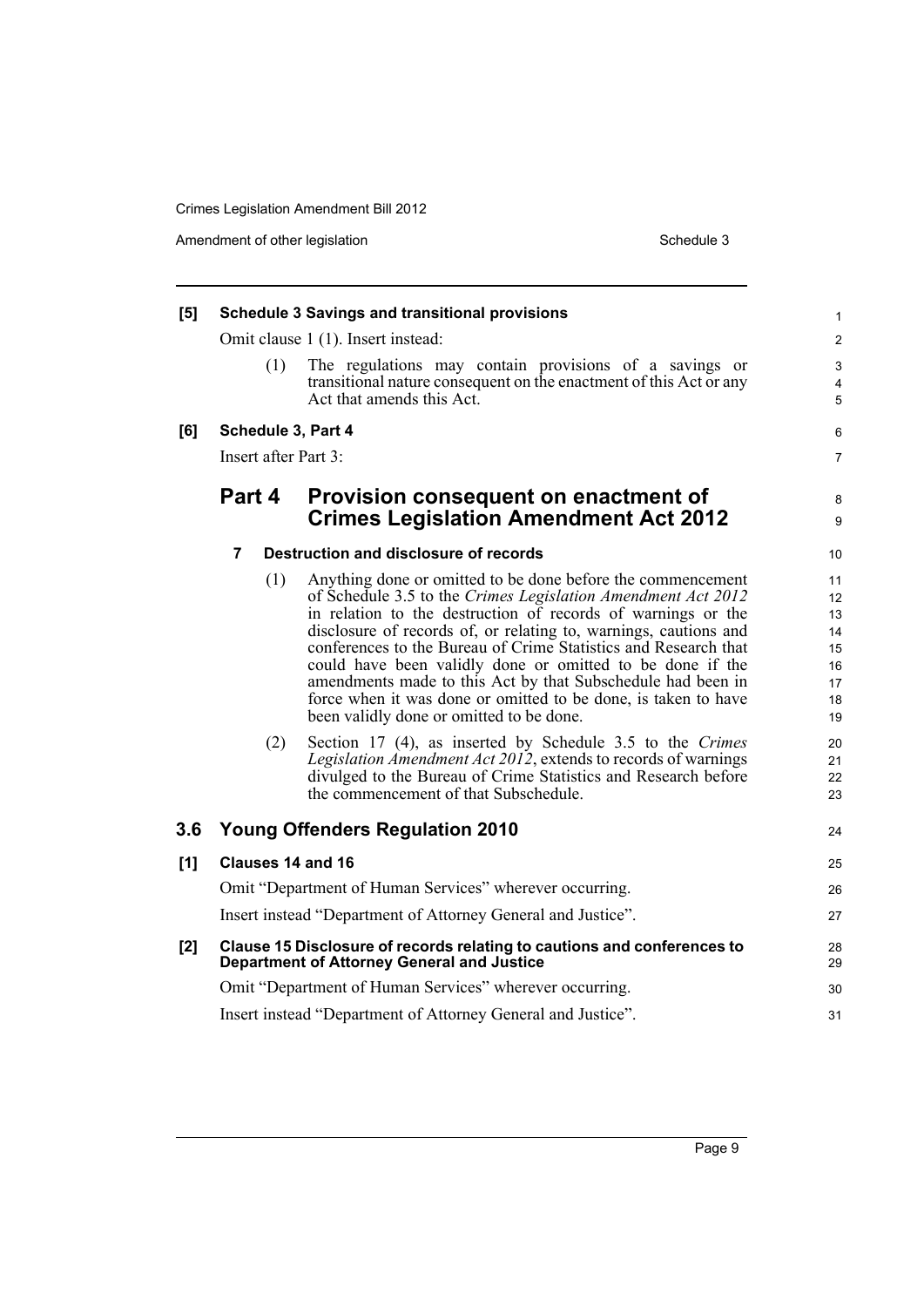Schedule 3 Amendment of other legislation

| $[3]$ | <b>Clause 15A</b> |  |
|-------|-------------------|--|
|-------|-------------------|--|

Insert after clause 15:

#### **15A Disclosure of records relating to warnings, cautions and conferences to Bureau of Crime Statistics and Research**

For the purposes of section 66 (2) (f) of the Act, a record of, or relating to, a warning, caution or conference under the Act may be divulged to a person employed in the Bureau of Crime Statistics and Research if:

(a) the information contained in the record will only be used in research by that Bureau, the production of statistics by that Bureau and the publication of those statistics and of reports relating to that research, and

15 16 17

(b) any such publication does not name or otherwise identify the child to whom the record relates.

### **[4] Clause 16 Authorised officers**

Insert after clause 16 (b):

(b1) an Assistant Regional Director,